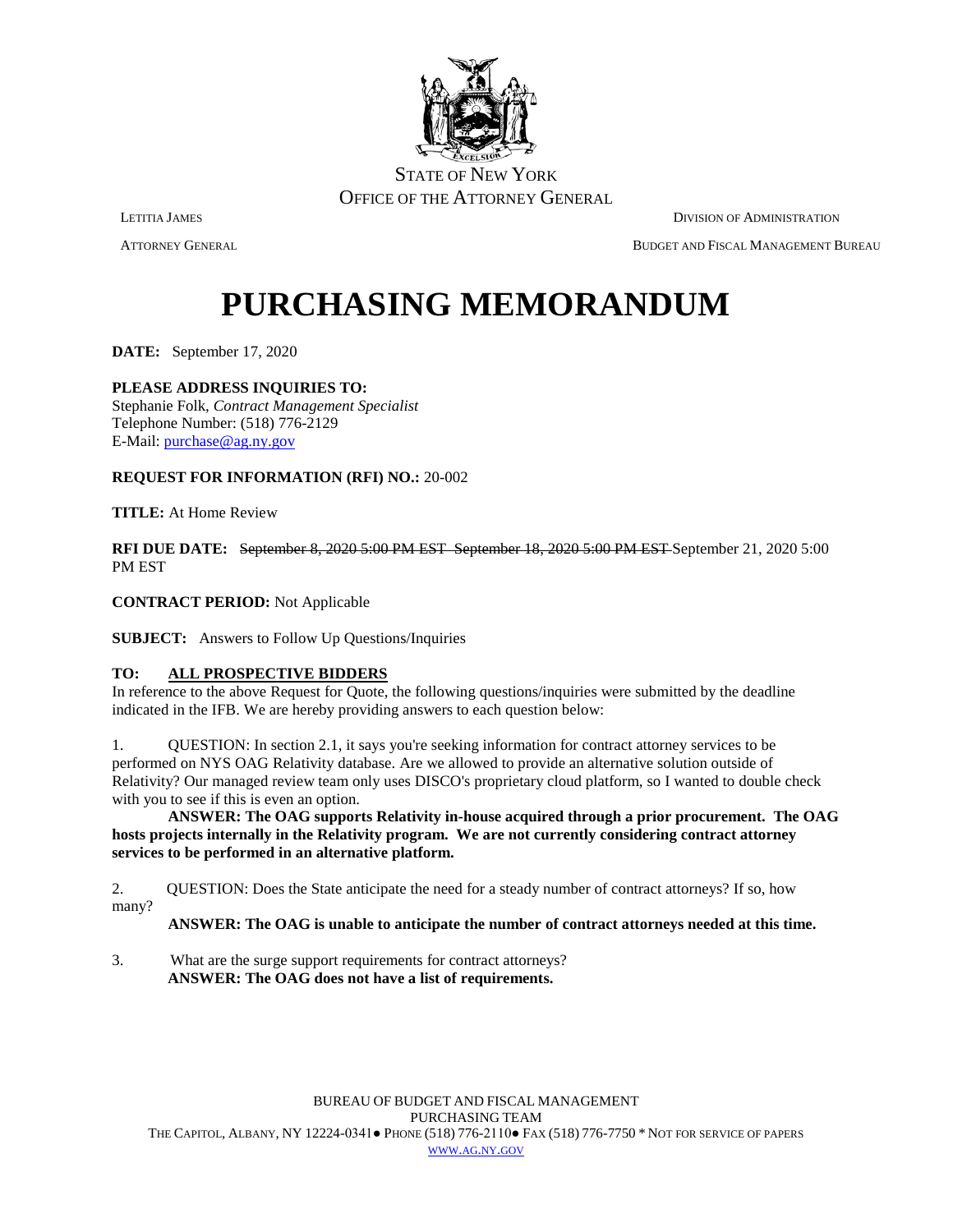

LETITIA JAMES DIVISION OF ADMINISTRATION ATTORNEY GENERAL BUDGET AND FISCAL MANAGEMENT BUREAU

4. QUESTION: Per Section 2.1, paragraph 2, which version of Relativity is the OAG using, and will you provide vendors with administrative access?

#### **ANSWER: The OAG is currently running Relativity 10. We may provide an engaged vendor administrative access on a case by case basis based on security and need.**

5. QUESTION: Per Section 2.1, paragraph 2, will the OAG give a vendor access to Relativity scripts that provide reviewer statistics and login/logout information? **ANSWER: Yes.**

6. QUESTION: Per Section 3. PTG's Desirables, all paragraphs, does the OAG need access to a vendor's Microsoft 365 tools?

**ANSWER: To the extent needed to facilitate review administration, the OAG may request access to Microsoft Teams should MS Teams be used by the vendor as a platform to communicate with and among the review team.**

7. QUESTION: Per Section 3.1 Recruiting, onboarding, and HR Process, can the OAG provide vendors with NYS OAG work rules?

**ANSWER: The OAG will not be providing this at this time.**

8. QUESTION: Per Section 3.2 Equipment, can the OAG define internet delivery/dedicated connection? **ANSWER: Confirmation that the reviewer has access to a private connection (not shared with the public) between an ISP and the secure, non-public premises where the reviewer will be performing their review, and that that the reviewer's connection has dedicated bandwidth is sufficient for uninterrupted and effective use of the review platform.**

9. QUESTION: Per Section 3.4 Remote management and supervision, is the OAG interested in a vendor's review management services around reporting, or is this limited to technology only?

**ANSWER: The OAG welcomes information related to services as well as technology.** 

10. QUESTION: Per Section 4.2.3, does OAG want to see actual prices as part of the RFI, or is the OAG looking solely for information on how we price?

**ANSWER: The OAG would like to see information on how vendor's price these services. However, if the vendor has standard market rates for these services, those may also be included in the response to this RFI.**

**The due date for RFI submissions has been updated to September 21, 2020 at 5:00 PM EST.**

**This Purchasing Memorandum is to be signed, submitted and made a part of your bid. If you have any questions, do not hesitate to contact the person listed on top of this memorandum.**